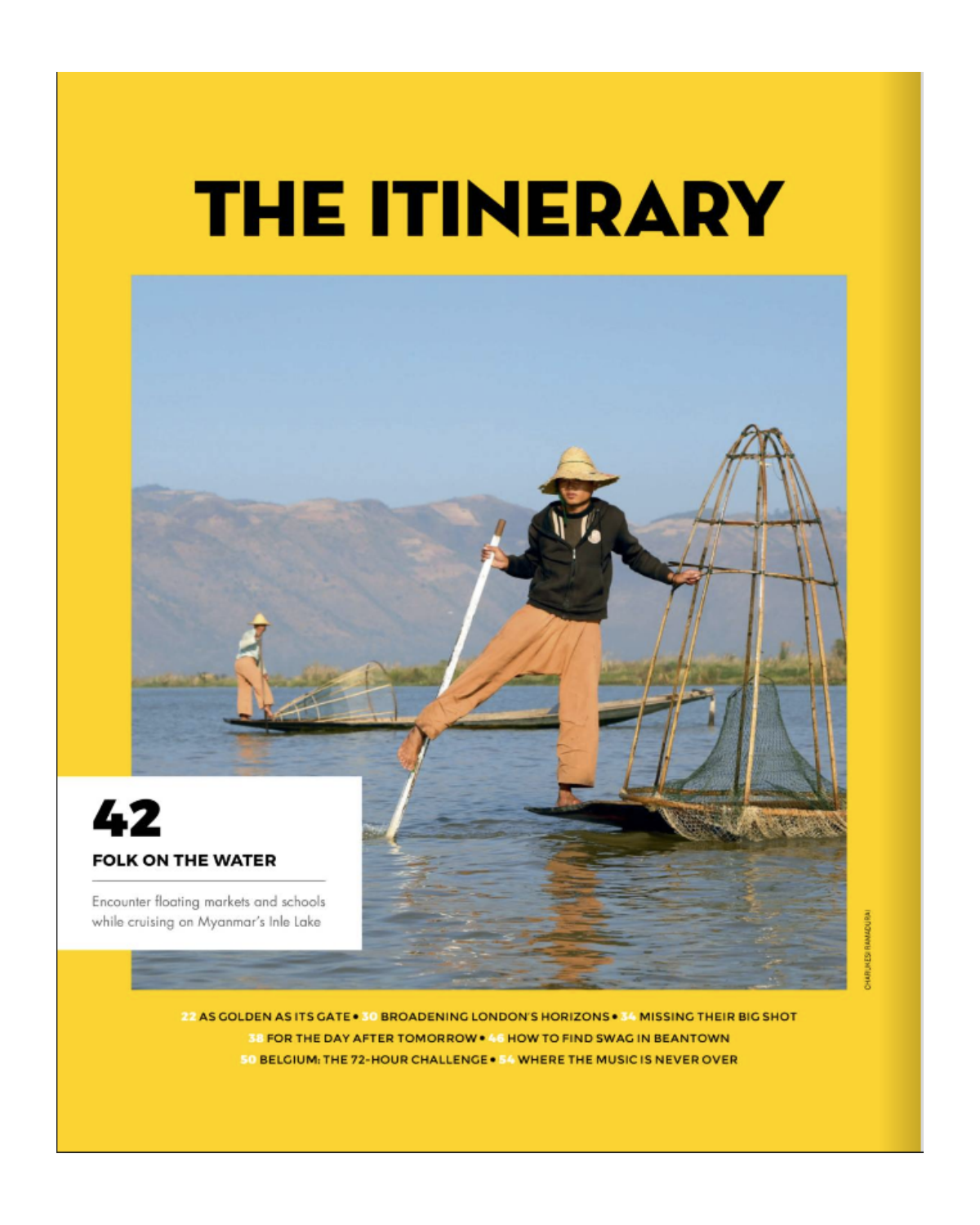## FOLK ON THE WATER

## A CRUISE ON MYANMAR'S INLE LAKE WILL MAKE YOU ENCOUNTER FLOATING MARKETS, PRIMARY SCHOOLS AND EVEN TRAFFIC JAMS TEXT & PHOTOGRAPHS BY CHARUKESI RAMADURAI

It is my first experience with a trafi<br>
jam in the middle of a lake. It is<br>
late afternoon and life on Inle Lak<br>
in eastern Myanmar's Shan State is t is my first experience with a traffic jam in the middle of a lake. It is late afternoon and life on Inle Lake almost at a standstill. My husband and I are nodding off on the boat, drowsy after a heavy lunch of crunchy, fermented tea leaf salad and rice with green tamarind leaf curry.

All of a sudden, a buzz breaks out over the calm waters of the floating Pauk Par village, as dozens of boats appear out of nowhere, and the air is filled with the excited chatter of children. A primary school—tethered to the water by strong bamboo poles, like the other buildings here—has just closed for the day, and mothers have arrived to fetch their children. Except, instead of school buses or rickshaws, they are all in narrow boats and canoes.

**42** NATIONAL GEOGRAPHIC TRAVELLER INDIA | AUGUST 2017

A dozen boats crisscross a tight stretch of lake. Like typical kids anywhere, the students cannot wait to rush home to start playing with their friends. Harried mothers identify their own children from the boisterous crowd and then several others, in a complex system of "boat pooling," before herding them all into their own craft. For a few minutes, it is a scene of utter chaos on the makeshift school pier, a scene unlike anything I have ever seen.

But then, this cruise on Inle Lake itself is not something I have experienced before. Here, fishermen manoeuvre oars with one leg while standing on their boats, women weave rainbow coloured shawls with lotus fibres in workshops, houses on stilts line the banks, and entire villages including schools, shops, and gardens,

all float on the water. Close to the town of Nyaungshwe, the lake is part of UNESCO's World Network of Biosphere Reserves, and the only way to explore its attractions is by taking a day cruise on an open boat.

I am usually wary of such organised tours, especially if they begin at seven in the morning. However, our guide Aye is a bundle of enthusiasm and strikes the right note when she meets us at the hotel by declaring that we can decide what to see and what to skip. As we glide onto the lake, we are greeted by its most famous residents, the Intha fishermen. They perform an impressive balancing act, standing on their narrow boats on one leg while rowing with the other. This leaves both hands free to fish with their conical nets. Many of them now make a living posing for

> Unlike city dwellers, the locals living on Inle Lake use narrow boats and canoes to commute.